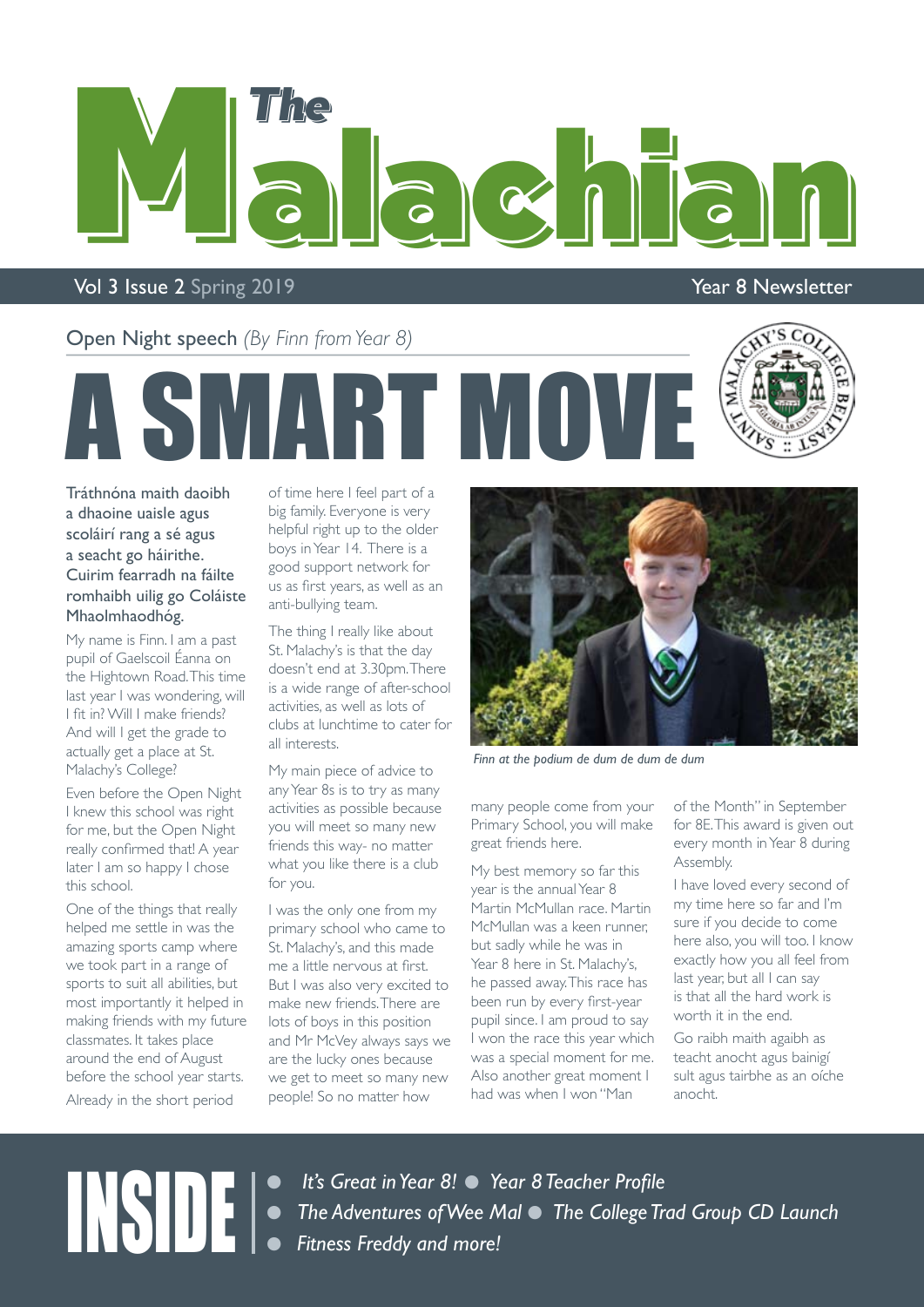# It's Great in Year 8!



#### *by Gabriel Rooney*

I have been attending St. Malachy's College for just over seven months and I have never been happier. The College has provided me with so many amazing opportunities, for

example: being on the Student Council, Music lessons, writing for The Malachian, and taking part in the College choir.

In school I take part in two extra-curricular activities, Junior Choir on a Wednesday and a cookery class on a Thursday. In St. Malachy's I have felt so welcome and my teachers are so kind and are so supportive of my dreams and aspirations!

I have made so many friends since coming to the College and have a nice little circle of friends. When I first joined the College I was so scared that I would go to the wrong class, get lost, or not understand my timetable. On the many occasions that I did get lost in my first few weeks, there were always teachers around to tell me where my next class was and were always happy to help; soon it became so easy!

One of the things that was hard for



Members of the Ukulele Club

me to get used to was all of my new subjects. In primary school we didn't have a wide variety of subjects, but since joining St. Malachy's College my school life have been so much more enjoyable. I just love taking part in Home Economics practical lessons; I always feel so accomplished after cooking something and tasting the final outcome, I feel so proud that I made something tasty!

As I am quite musical, I really love music lessons and am always so excited to learn new things. Drama is also my forte, and I love taking part in my drama lessons with Miss Keelan, she is such a great teacher and we are so lucky to have her!

Although sports isn't quite my cup of tea (as the PE men can attest!), there are so many extra-curricular sporting activities to fill up your week with. PE may not be my favourite subject but Mr McKillop and Mr Fulton

always go the extra mile to make it an enjoyable experience for the less sporty among us!

St. Malachy's College is such an amazing school and I am so lucky to be here and have so many amazing support networks. We have so many beautiful facilities here including our brand new art rooms and our immaculate College Restaurant. The canteen staff always try to make our lives as easy as possible by having an extremely organized system. Having amazing food helps a lot with the stress of exams, but the one thing I love most about the College is always being able to ask for help when you need it. Teachers are always happy to help me with my work or maybe if I just need to have a chat. Mr McVey is always there for Year 8s no

matter how busy he is. I always know that he is there to help me. I am so lucky to be in

St. Malachy's College and I am so thankful for everything St. Malachy's College has done for me.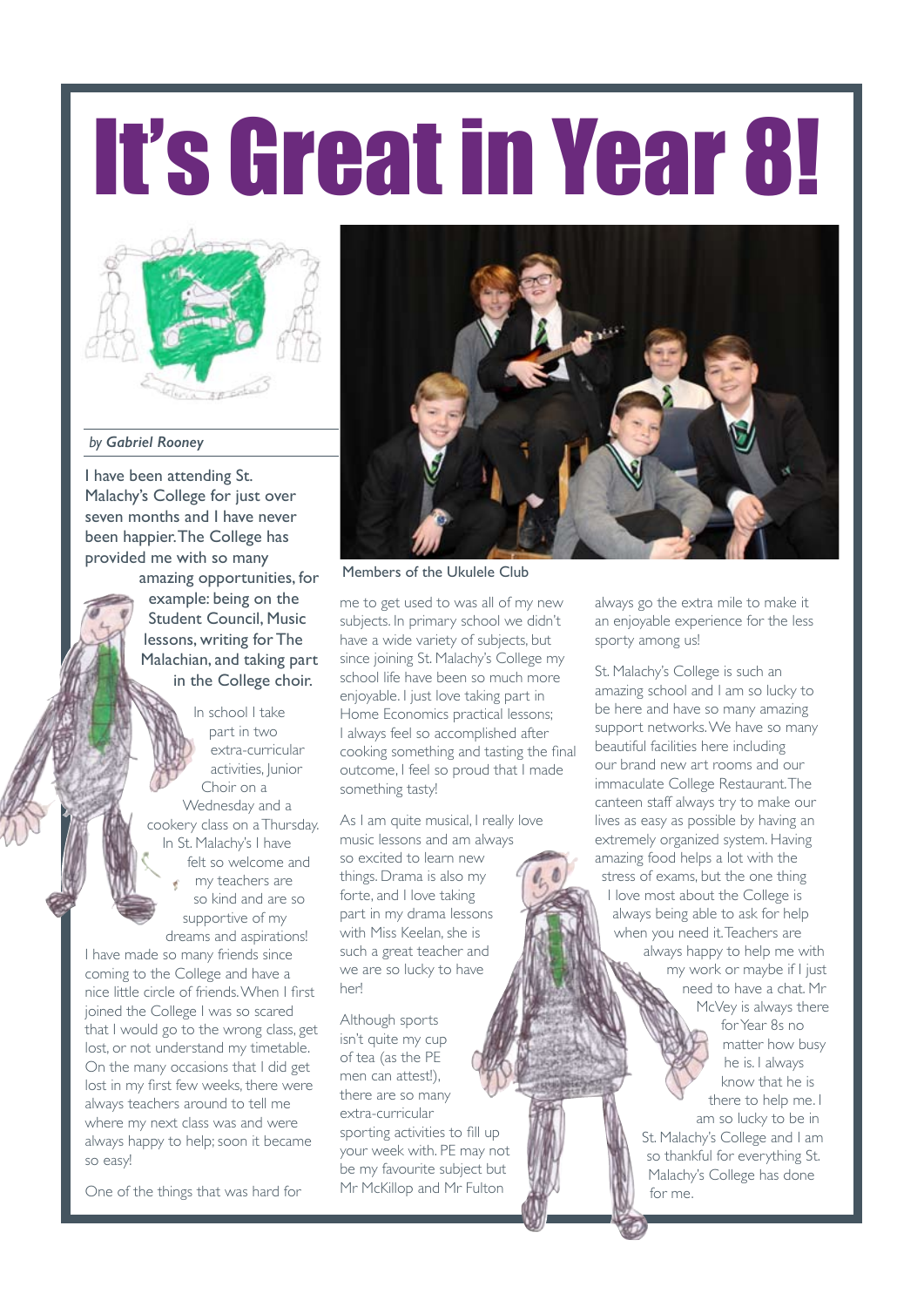### TEACHER PROFILE



**Name:** Ms Maguire **Role:** Class Tutor 8C **Subject:** Art **Likes:** Long walks and spending time with my family

#### **What the pupils say...**

*'Ms Maguire is a brilliant form teacher. She is always nice and encouraging. She never lets anyone go home sad or disappointed and she always cheers everyone up no matter what.' Ordhan Lawlor*

*'Ms Maguire is kind and always offering help. She acts almost like a second mum.' Stephen O'Neill* 

### TOP TRAD TUNES CD LAUNCH

#### *By* **Mr Strange**

Recorded in June 2018, Ceol Ón Choláiste (Music From The College) is an album of well-known Irish songs and melodies, which our magnificent Irish Traditional Group performed on the Philadelphia Music Tour, March 2018.

This particular group of musicians had incredible success in the States, entertaining audiences in schools, church halls, restaurants, and in two national St. Patrick's parades. Their music making was not only engaging and enjoyable, but of an extremely high standard, and it was decided that their sound should be captured for posterity: Ceol Ón Choláiste is the result!



St. Malachy's Trad group CD will be available soon.

 There are 12 tracks in total include Molly Malone, Ag Críost as Síol, The Swallow's Tail, She Moved Through the Fair, and many other toetapping favourites.

*CDs are available to purchase from the College's main reception – watch our website/Twitter for more information!*





I love music! Here in the College you get the chance to try lots of instruments.

Today I'm practising with the boys in the Trad Group. We are recording a CD - it's very exciting!





The banjo is quite tricky... ...and I need help to play the flute. When everyone plays



together it sounds amazing!